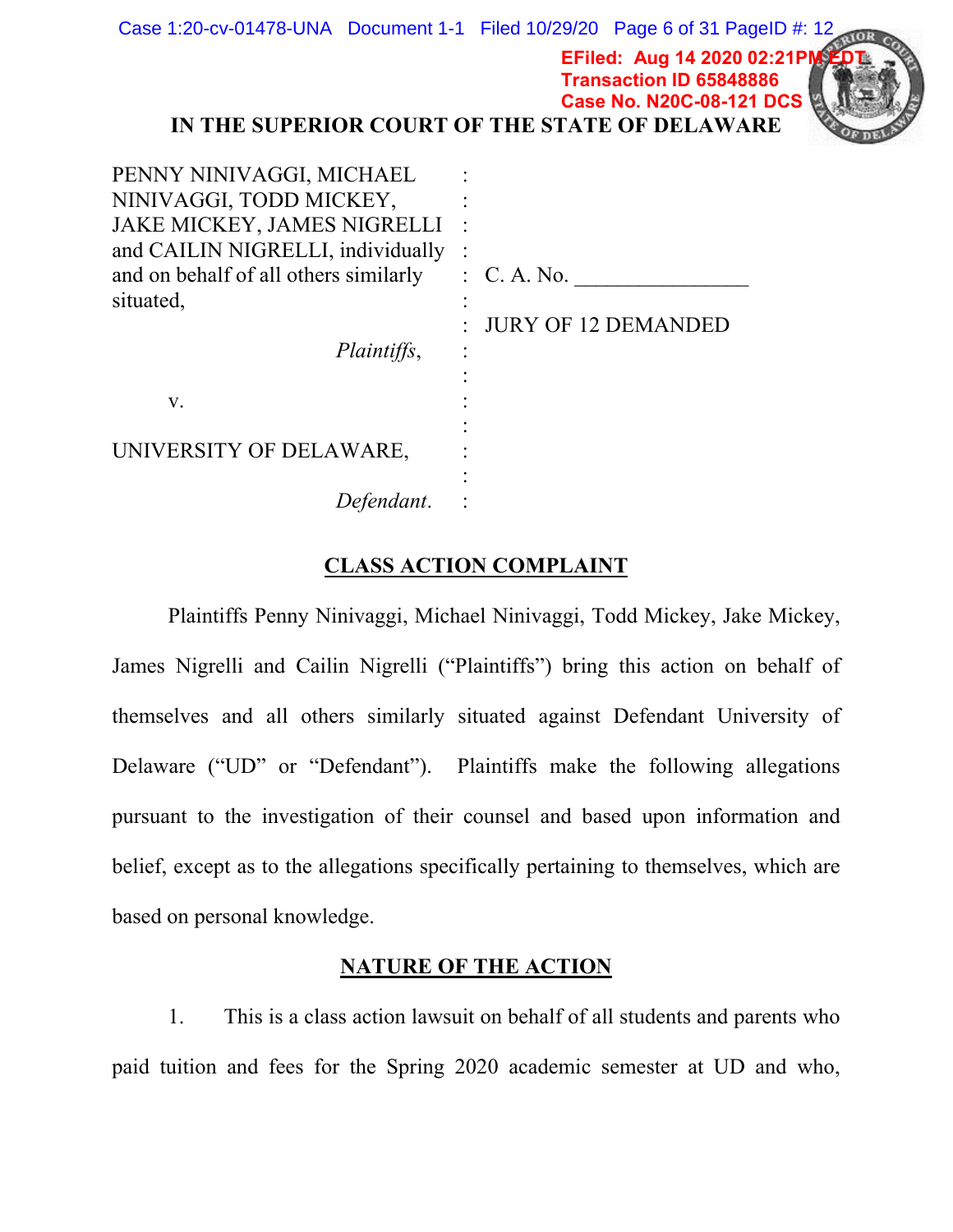because of Defendant's response to the Novel Coronavirus Disease 2019 ("COVID-19") pandemic, lost the benefit of the education for which they paid, and/or the services for which their fees were paid, without having their tuition and fees refunded to them.

With approximately 18,500 undergraduate and 4,500 graduate 2. students, UD is the largest university in Delaware. UD offers 148 bachelor's programs, 121 master's programs (with 13 joint degrees) and 55 doctoral programs across its eight colleges.

On March 11, UD announced that it was suspending classes for the  $3.$ next two days in the run up to spring break and that the school would transition all instruction to online learning for the rest of the semester. Online learning was initially planned to begin on March 23, 2020, but was later pushed back to March 30, 2020.

4. As such, UD has not held in-person classes since March 11, 2020. Classes continued, but only in an online format and without in-person instruction.

5. As a result of the closure of Defendant's facilities, Defendant did not deliver the educational services, facilities, access and/or opportunities that Plaintiffs and the putative class contracted and paid for. The online classes that UD provided were not even close to being equivalent to the in-person classes that Plaintiffs and the putative class members contracted and paid for. As a result,

 $\overline{2}$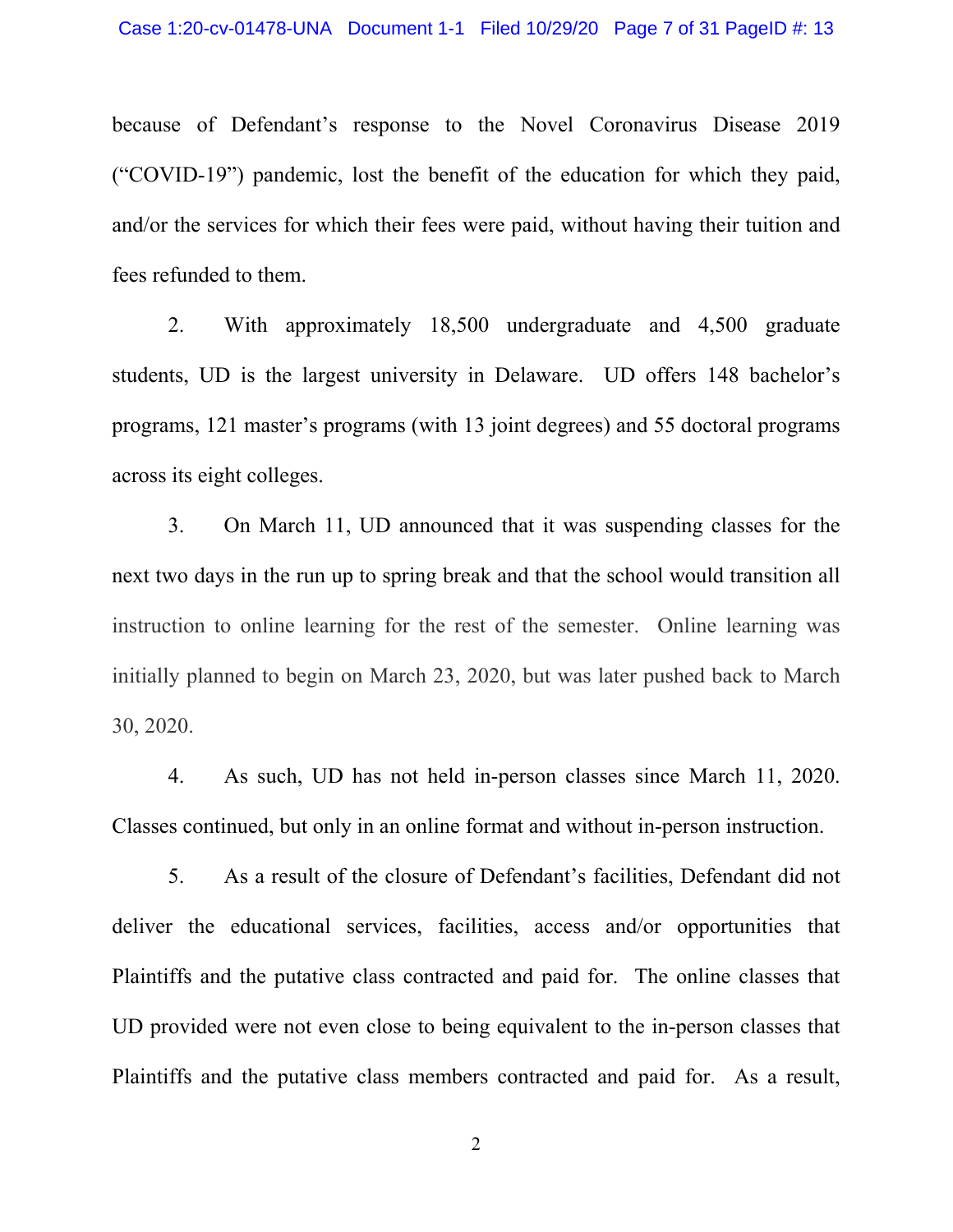students have been deprived of the opportunity for collaborative learning and inperson dialogue, feedback, and critique.

Plaintiffs and the putative class are therefore entitled to a refund of 6. tuition and fees for in-person educational services, facilities, access and/or opportunities that Defendant did not provide. Even if Defendant did not have a choice in cancelling in-person classes, it nevertheless improperly retained funds for services it did not provide.

Plaintiffs seek, for themselves and Class members, Defendant's 7. disgorgement of the pro-rated portion of tuition and fees, proportionate to the amount of time that remained in the Spring Semester 2020 when classes moved online, and campus services ceased being provided. Plaintiffs seek a return of these amounts on behalf of themselves and the Class as defined below.

#### **PARTIES**

Plaintiff Penny Ninivaggi is a citizen of New York who resides in 8. Merrick, New York. Ms. Ninivaggi is the parent of Michael Ninivaggi, who was a UD student during the Spring 2020 semester. For the spring semester, UD charged Ms. Ninivaggi approximately \$17,080 in tuition, a \$750 differential for the Business and Economics Program, \$227 for a Student Health Service Fee, \$429 for a Comprehensive Student Fee and \$119 for a Student Center Fee. Ms. Ninivaggi paid UD approximately \$5,824.48 of these costs out of pocket. Ms. Ninivaggi and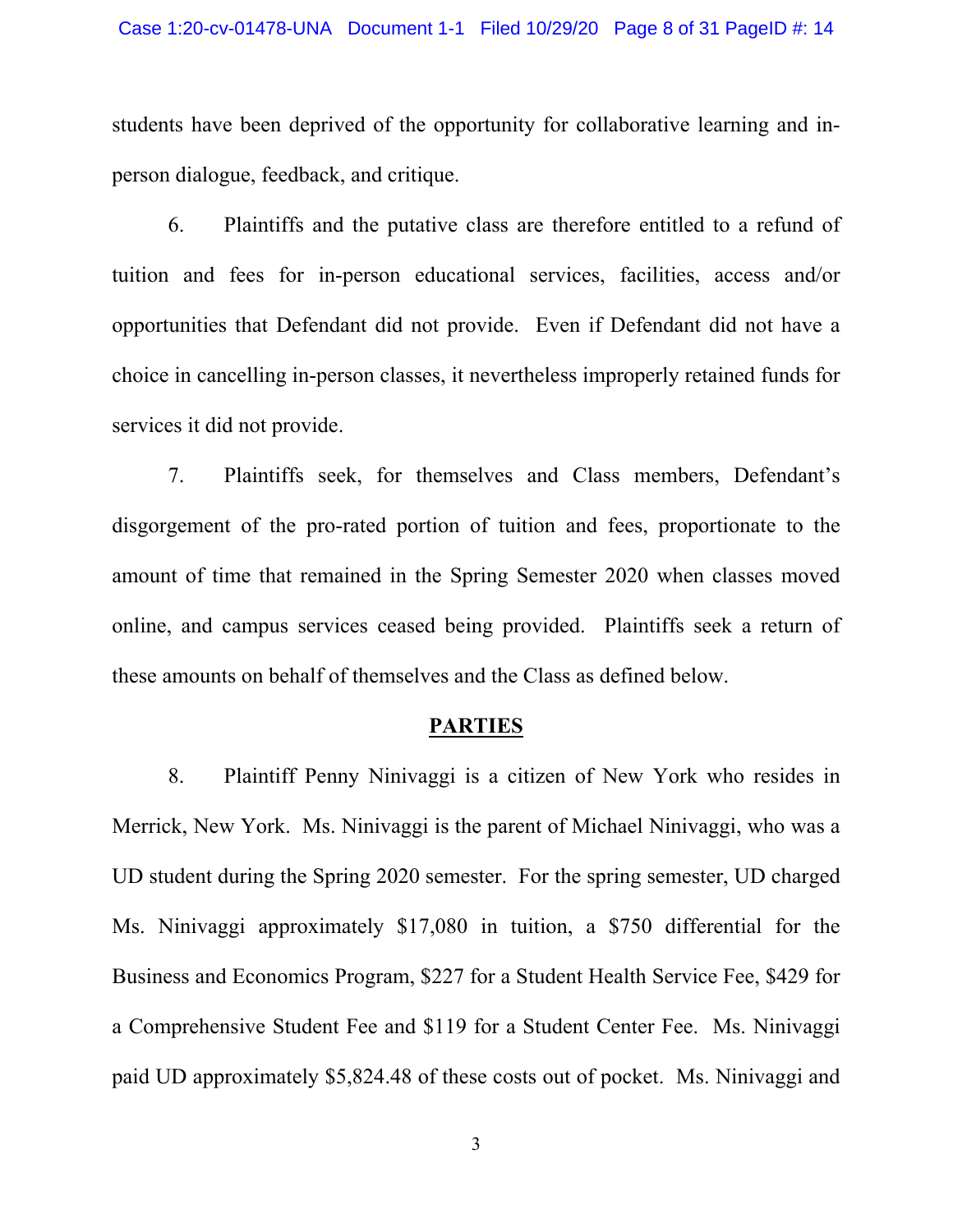her son Michael also jointly took out a loan of approximately \$9,400 to pay for the spring semester. The remainder of the tuition and fees for the spring semester were covered by a Federal Pell Grant and a Federal DL Subsidized Loan in Michael's name. To date, Ms. Ninivaggi has a received a refund from UD of only \$184.42 despite the fact that in-person classes have not been held since March 11, 2020.

9. Plaintiff Michael Ninivaggi, a 2020 graduate of UD, is a citizen of New York who resides in Merrick, New York. During the Spring 2020 semester, he was an undergraduate student at UD pursuing a Bachelor's Degree in Accounting and Finance. Michael, jointly with his mother, took out a loan of approximately \$9,400 to pay for the spring semester. He also took out a Federal DL Subsidized Loan in the amount of \$2,721 for the spring semester. Prior to beginning the Spring 2020 semester, and prior to paying tuition and fees, Michael consulted the Course Catalog and enrolled in courses for the Spring 2020 semester. In consulting the Course Catalog, Michael understood and believed that every course in which he enrolled was to be taught in-person. Michael's understanding and belief was based on the fact that UD's course catalog specified that his courses would be "In Person (P)," not "Online Site (OS)" or "Online and In Person (OP)":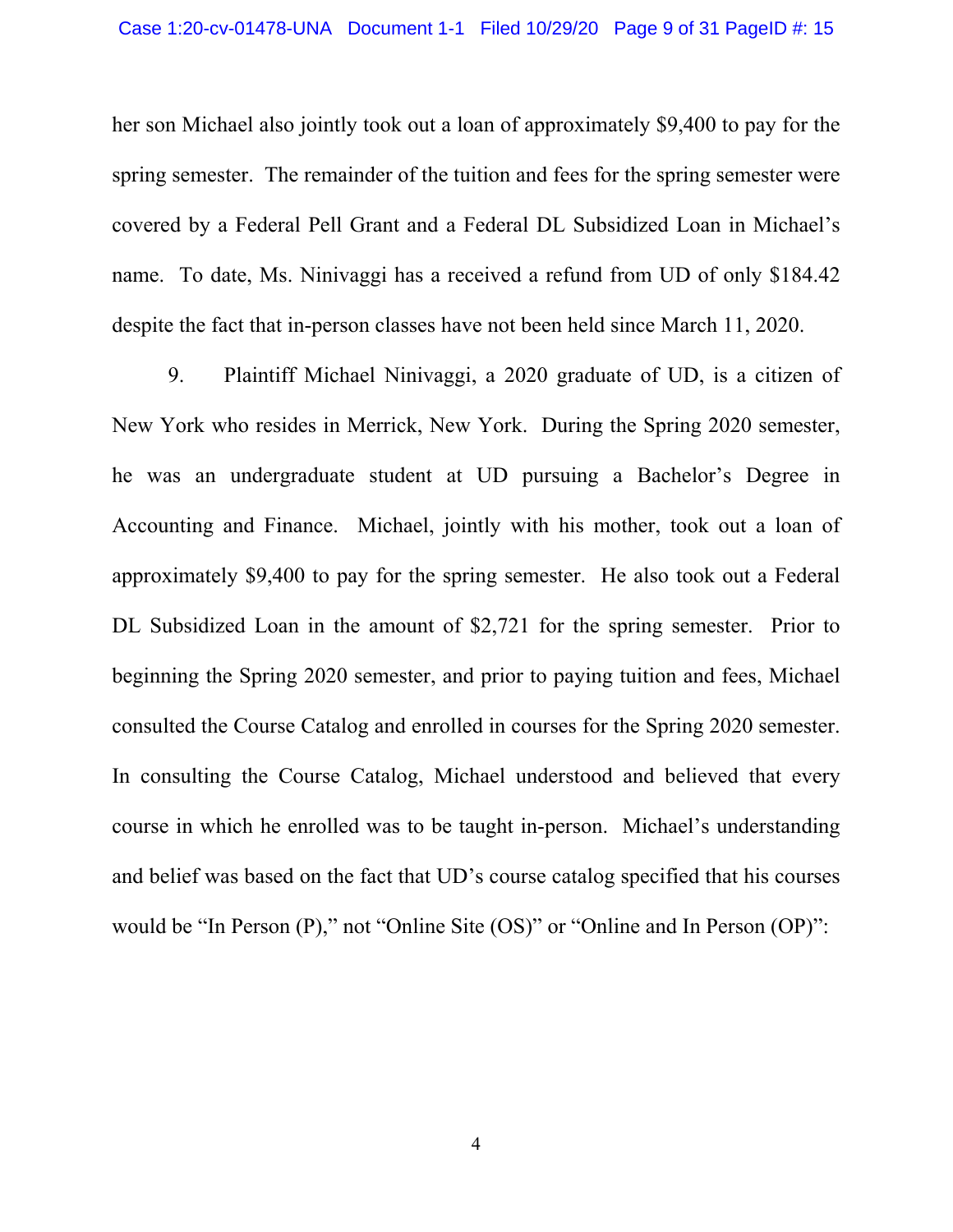| <b>Instruction Mode:</b>     | In Person $(P)$                                                              | $\checkmark$ |
|------------------------------|------------------------------------------------------------------------------|--------------|
| <b>Preferred start time:</b> | All modes<br>Online (ON)<br>Online and In Person (OP)<br>Online Site (OS)    |              |
|                              | In Person (P)                                                                |              |
| Preferred day(s):            | Travel (T)<br>Variable Format (VF)                                           |              |
| <b>Number of credits:</b>    | 4 Wk Winter Session Online (4O)<br>4 Wk Winter Session In Person (4P)<br>Any |              |

UD's online course catalog also specified that Michael's classes would be at UD's

"Main Campus (SA-NEWARK)," not through "UD Online (SA-VIRTUAL)":

| <b>Course location:</b>  | UD Downtown Center Wilmington (SA-UDDC)  |  |
|--------------------------|------------------------------------------|--|
|                          | All locations                            |  |
| <b>Instruction Mode:</b> | Kent County (SA-KENT)                    |  |
|                          | <b>Main Campus (SA-NEWARK)</b>           |  |
|                          | PDS Milford (SA-MILFORD)                 |  |
| referred start time:     | Study Abroad (SA-STDABRD)                |  |
|                          | Sussex County (SA-SUSSEX)                |  |
|                          | UD Academic Center Dover (SA-UDACD)      |  |
|                          | UD Academic Center Georgetown (SA-UDACG) |  |
|                          | UD Academic Center Wilmington (SA-UDACW) |  |
| Preferred day(s):        | UD Arsht Hall Wilmington (SA-AHW)        |  |
|                          | UD Downtown Center Wilmington (SA-UDDC)  |  |
| Number of credits:       | UD Online (SA-VIRTUAL)                   |  |
|                          | W A Carter Partnership Center (SA-WACPC) |  |

Thus, the in-person nature of the courses that Michael selected was part of the benefit of the bargain, and Michael would not have paid as much, if any, tuition and fees for the Spring 2020 semester at UD had he known that the courses would not, in fact, be taught in-person.

Plaintiff Todd Mickey is a citizen of New Jersey who resides in 10. Milford, New Jersey. Mr. Mickey is the parent of Jake Mickey, an undergraduate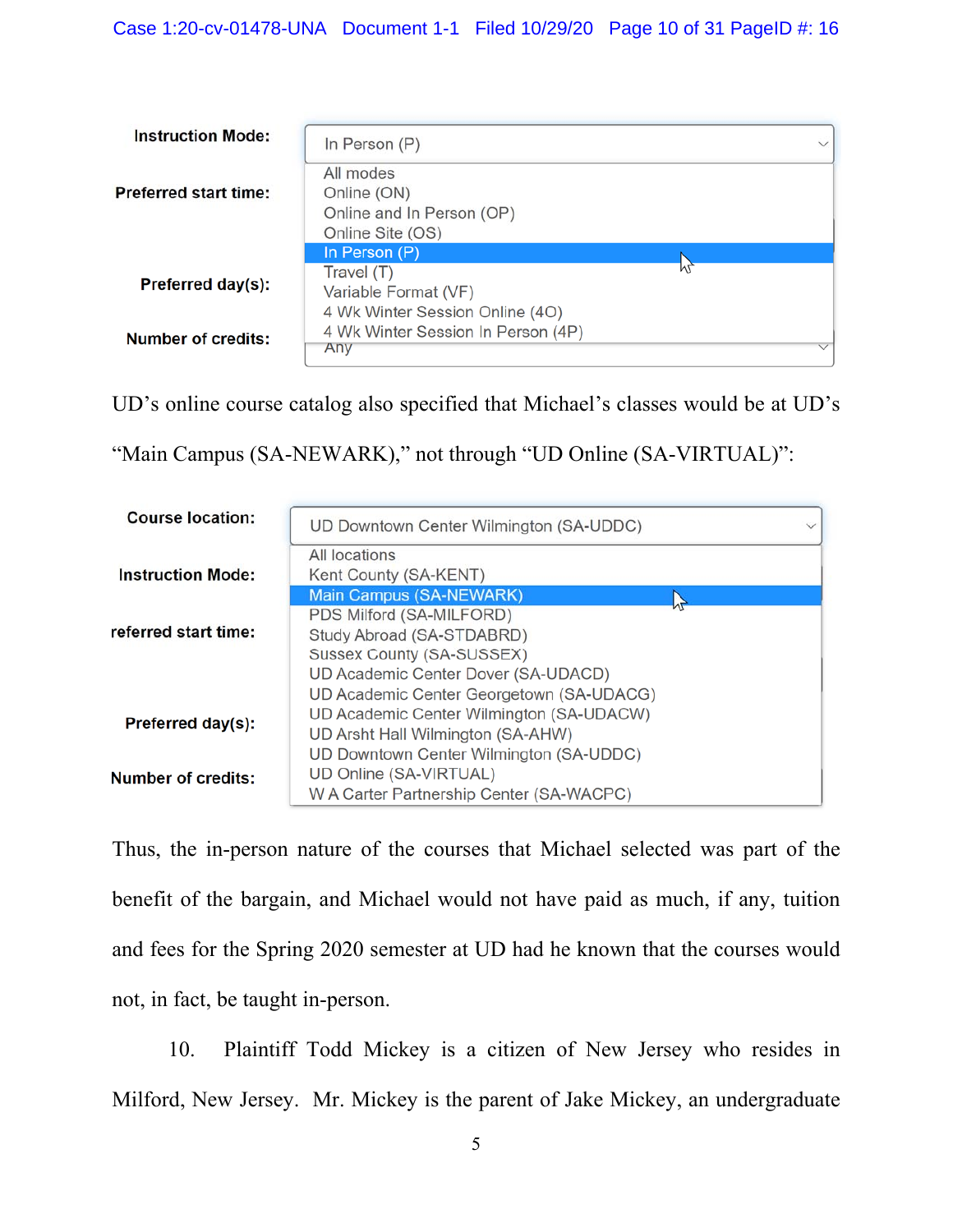student at UD pursuing a Bachelor's Degree in Marketing. The Marketing major at UD relies extensively on in-person instruction, peer collaboration, and access to UD's facilities. For the spring semester, UD charged Mr. Mickey approximately \$17,080 in tuition, \$2,608 for a dining plan, \$3,996 for housing and \$1,525 in other fees. Mr. Mickey paid these amounts out of the 529 account that he holds in Jake's name. To date, UD has provided Mr. Mickey with pro-rated refunds for the dining and housing fees, but only \$184.42 in refunds for fees and no refund for tuition despite the fact that in-person classes have not been held since March 11, 2020.

11. Plaintiff Jake Mickey is a citizen of New Jersey who resides in Milford, New Jersey. Jake is an undergraduate student at UD pursuing a Bachelor's Degree in Marketing. Prior to beginning the Spring 2020 semester, and prior to paying tuition and fees, Jake consulted the Course Catalog and enrolled in courses for the Spring 2020 semester. In consulting the Course Catalog, Jake understood and believed that every course in which he enrolled was to be taught in-person. Jake's understanding and belief was based on the fact that UD's course catalog specified that his courses would be "In Person (P)," not "Online Site (OS)" or "Online and In Person (OP)":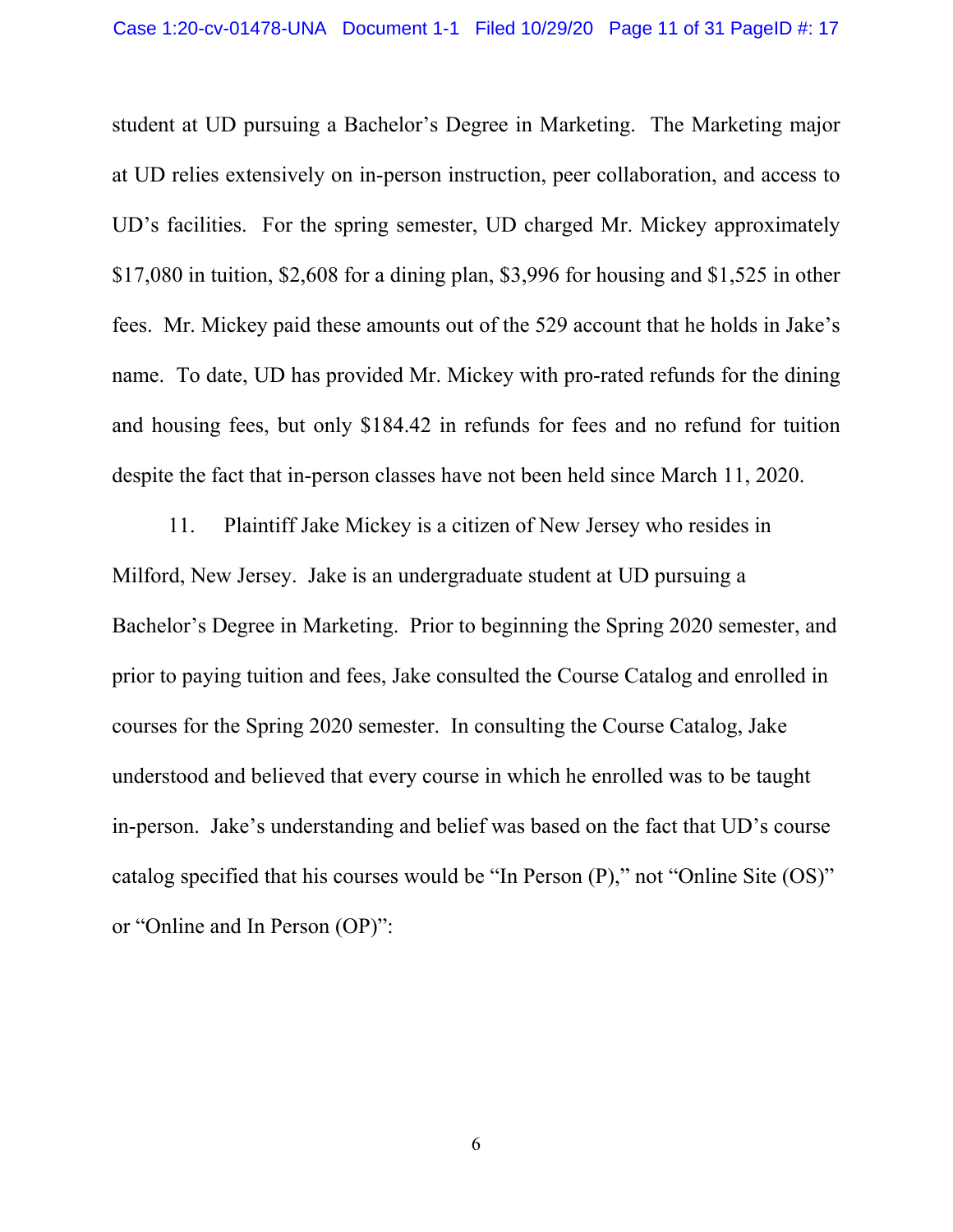| <b>Instruction Mode:</b>     | In Person $(P)$                                                              | $\checkmark$ |
|------------------------------|------------------------------------------------------------------------------|--------------|
| <b>Preferred start time:</b> | All modes<br>Online (ON)<br>Online and In Person (OP)<br>Online Site (OS)    |              |
|                              | In Person (P)                                                                |              |
| Preferred day(s):            | Travel (T)<br>Variable Format (VF)                                           |              |
| Number of credits:           | 4 Wk Winter Session Online (4O)<br>4 Wk Winter Session In Person (4P)<br>Any |              |

# 12. UD's online course catalog also specified that Michael's classes

would be at UD's "Main Campus (SA-NEWARK)," not through "UD Online (SA-

# VIRTUAL)":

| <b>Course location:</b>   | UD Downtown Center Wilmington (SA-UDDC)                                                                                   |  |
|---------------------------|---------------------------------------------------------------------------------------------------------------------------|--|
| <b>Instruction Mode:</b>  | All locations<br>Kent County (SA-KENT)                                                                                    |  |
|                           | <b>Main Campus (SA-NEWARK)</b>                                                                                            |  |
| referred start time:      | PDS Milford (SA-MILFORD)<br>Study Abroad (SA-STDABRD)                                                                     |  |
|                           | Sussex County (SA-SUSSEX)<br>UD Academic Center Dover (SA-UDACD)                                                          |  |
| Preferred day(s):         | UD Academic Center Georgetown (SA-UDACG)<br>UD Academic Center Wilmington (SA-UDACW)<br>UD Arsht Hall Wilmington (SA-AHW) |  |
| <b>Number of credits:</b> | UD Downtown Center Wilmington (SA-UDDC)<br>UD Online (SA-VIRTUAL)<br>W A Carter Partnership Center (SA-WACPC)             |  |

Thus, the in-person nature of the courses that Jake selected was part of the benefit of the bargain, and Jake and his family would not have paid as much, if any, tuition and fees for the Spring 2020 semester at UD had he known that the courses would not, in fact, be taught in-person.

13. Plaintiff James Nigrelli is a citizen of Massachusetts who resides in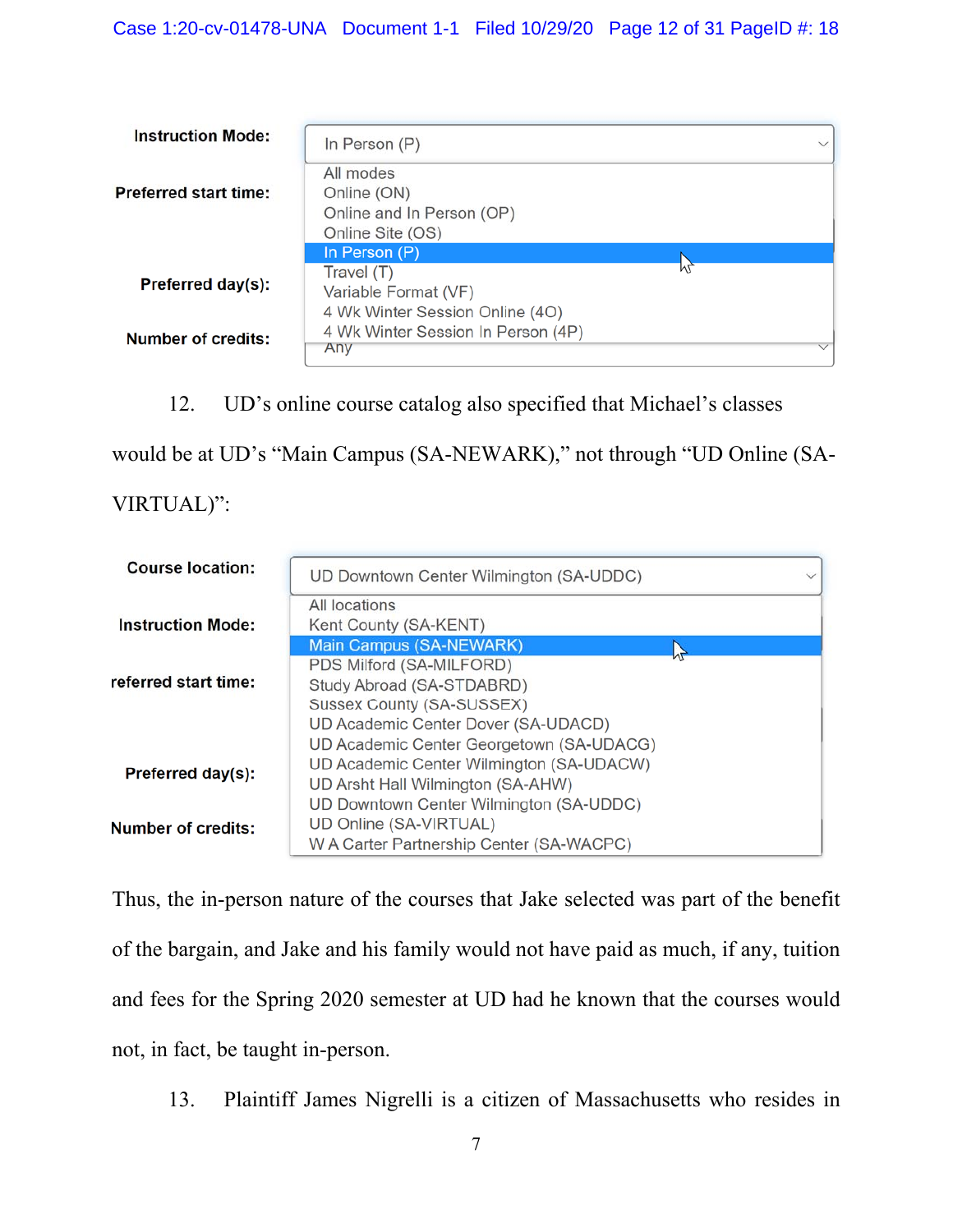Mr. Nigrelli is the parent of Cailin Nigrelli, an Sudbury, Massachusetts. undergraduate student at UD. For the spring semester, UD charged Mr. Nigrelli \$17,080 in tuition, approximately \$925 in fees and another \$4,797 in housing, less \$1,362 as a need-based grant. Mr. Nigrelli paid these amounts in full other than approximately \$3,217 in loans that Cailin took out in her own name for the Spring To date, Mr. Nigrelli has a received a refund from UD of 2020 semester. \$3,227.07 for unused housing, but only \$538.76 in fees and no refund at all for tuition despite the fact that in-person classes have not been held since March 11, 2020.

Plaintiff Cailin Nigrelli, is a citizen of Massachusetts who resides in 14. Sudbury, Massachusetts. Cailin is an undergraduate student at UD pursuing a Bachelor's Degree in Applied Molecular Biology & Biotechnology ("AMBB"). The AMBB major at UD relies extensively on in-person instruction, peer collaboration, and access to UD's facilities, including laboratories. Cailin took out approximately \$3,217 to help pay for the Spring 2020 semester. Prior to beginning the Spring 2020 semester, and prior to paying tuition and fees, Cailin consulted the Course Catalog and enrolled in courses for the Spring 2020 semester.  $In$ consulting the Course Catalog, Cailin understood and believed that every course in which she enrolled was to be taught in-person. Cailin's understanding and belief was based on the fact that UD's course catalog specified that her courses would be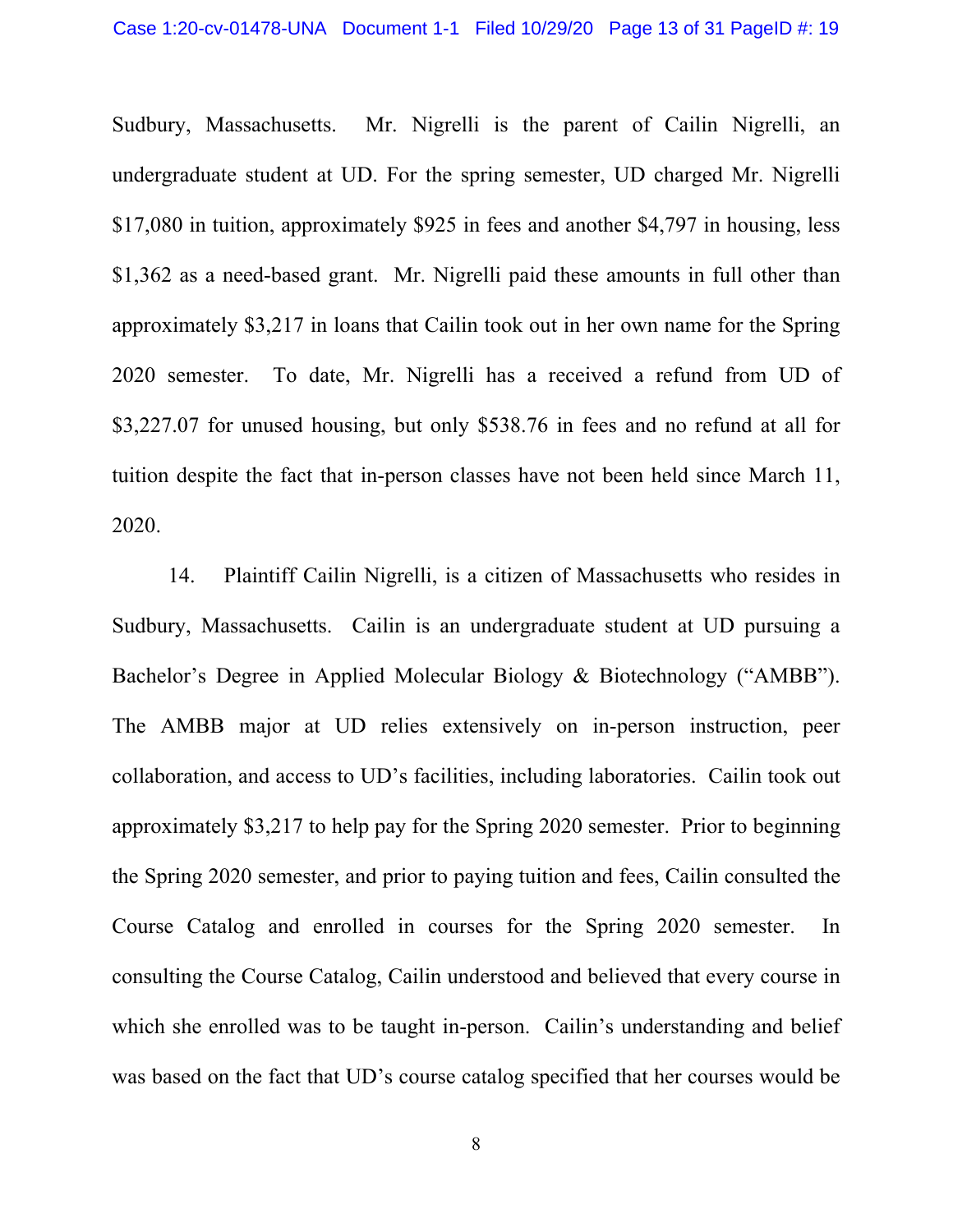"In Person  $(P)$ ," not "Online Site  $(OS)$ " or "Online and In Person  $(OP)$ ":

| <b>Instruction Mode:</b>     | In Person (P)                                                                | $\checkmark$ |
|------------------------------|------------------------------------------------------------------------------|--------------|
| <b>Preferred start time:</b> | All modes<br>Online (ON)<br>Online and In Person (OP)<br>Online Site (OS)    |              |
|                              | In Person (P)                                                                |              |
| Preferred day(s):            | Travel (T)<br>Variable Format (VF)                                           |              |
| Number of credits:           | 4 Wk Winter Session Online (4O)<br>4 Wk Winter Session In Person (4P)<br>Any |              |

UD's online course catalog also specified that Cailin's classes would be at UD's

"Main Campus (SA-NEWARK)," not through "UD Online (SA-VIRTUAL)":

| <b>Course location:</b>  | UD Downtown Center Wilmington (SA-UDDC)                                                                                   |  |
|--------------------------|---------------------------------------------------------------------------------------------------------------------------|--|
| <b>Instruction Mode:</b> | All locations<br>Kent County (SA-KENT)                                                                                    |  |
| referred start time:     | Main Campus (SA-NEWARK)<br>PDS Milford (SA-MILFORD)<br>Study Abroad (SA-STDABRD)                                          |  |
|                          | Sussex County (SA-SUSSEX)<br>UD Academic Center Dover (SA-UDACD)                                                          |  |
| Preferred day(s):        | UD Academic Center Georgetown (SA-UDACG)<br>UD Academic Center Wilmington (SA-UDACW)<br>UD Arsht Hall Wilmington (SA-AHW) |  |
| Number of credits:       | UD Downtown Center Wilmington (SA-UDDC)<br>UD Online (SA-VIRTUAL)<br>W A Carter Partnership Center (SA-WACPC)             |  |

Thus, the in-person nature of the courses that Cailin selected was part of the benefit of the bargain, and Cailin would not have paid as much, if any, tuition and fees for the Spring 2020 semester at UD had she known that the courses would not, in fact, be taught in-person.

15. Defendant University of Delaware is a Delaware corporation pursuant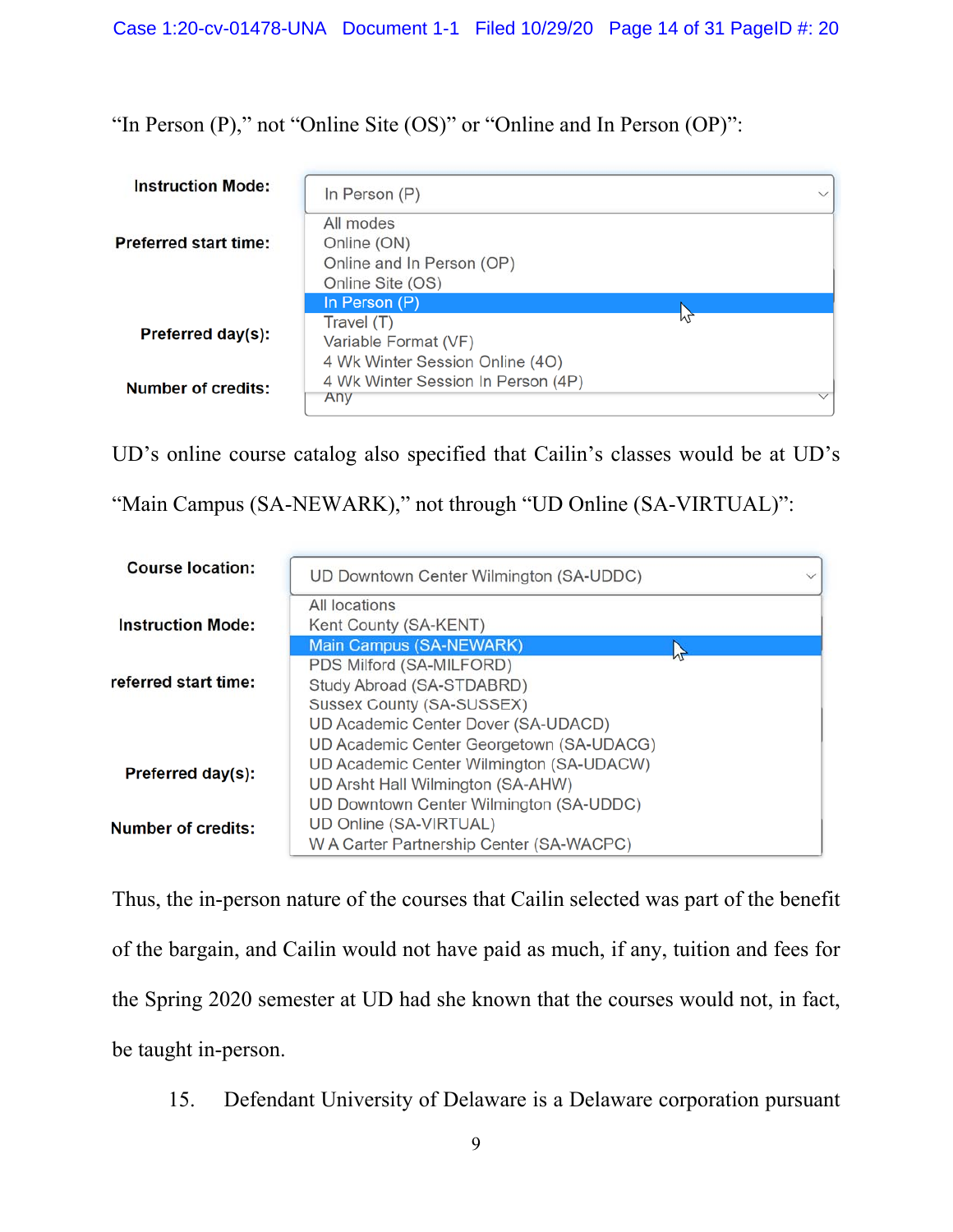to 14 Del. C. § 5101 located in Newark, Delaware.

# **JURISDICTION AND VENUE**

16. Jurisdiction and venue are proper in this Court because Defendant University of Delaware is organized under Delaware law and conducts substantial business throughout New Castle County.

#### **FACTUAL ALLEGATIONS**

Plaintiffs and Class members are individuals who paid the cost of 17. tuition and other mandatory fees for the Spring 2020 Semester at UD.

Spring Semester 2020 classes at UD began on February 10, 2020. 18. The final day of classes was scheduled for May 18, 2020 and final examinations were scheduled to end on May 28, 2020.

19. Plaintiffs and Class members paid the cost of tuition for the Spring Semester 2020. They also paid other mandatory fees associated with the Spring Semester 2020.

Approximate tuition costs at UD for the Spring 2020 Semester are as 20. follows:

- Undergraduate Tuition (in-state): \$6,365  $\bullet$
- Undergraduate Tuition (out-of-state): \$17,080  $\bullet$
- Associate in Arts Program (in-state): \$2,113
- Associate in Arts Program (out-of-state): \$5,275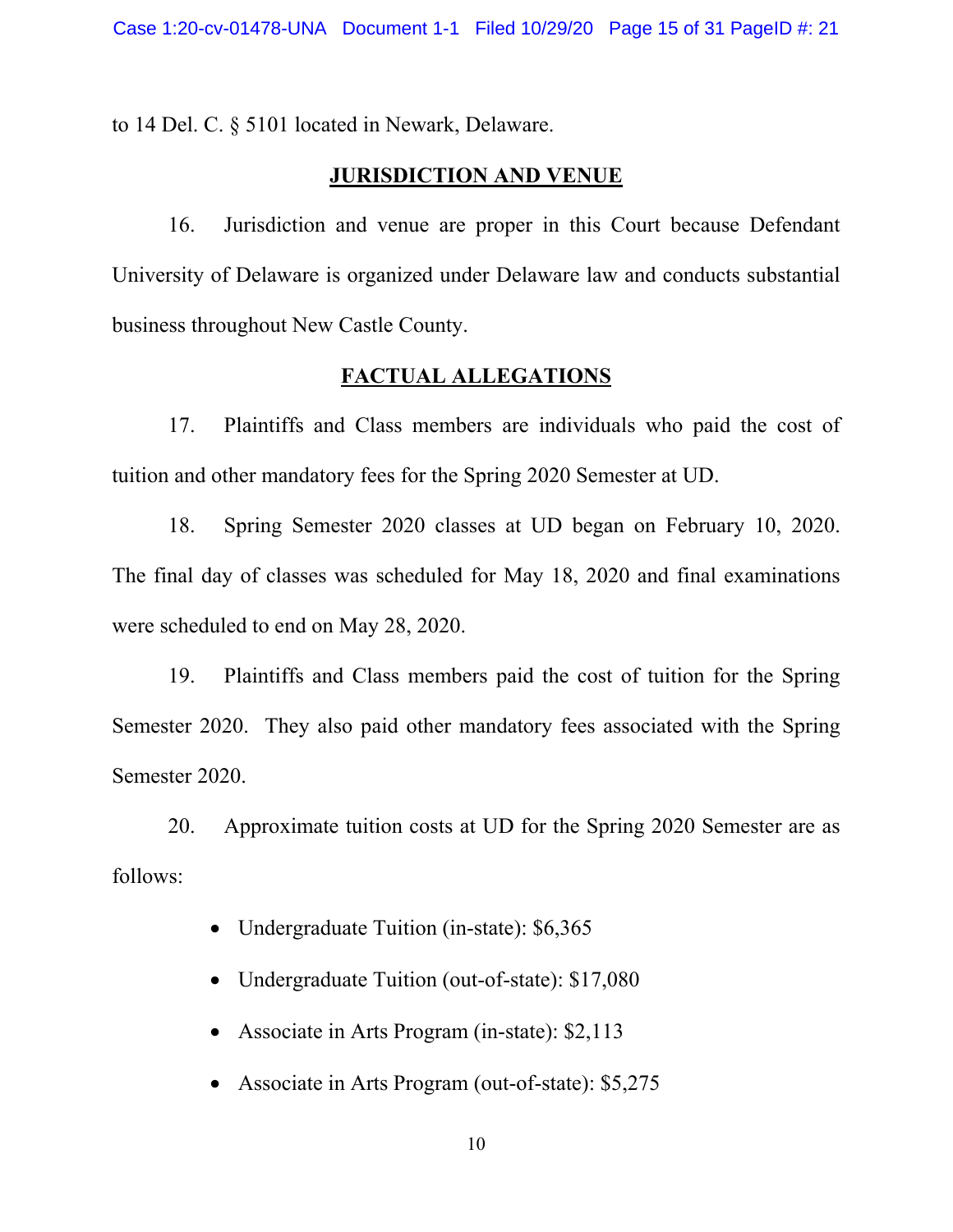The tuition for various graduate programs run up to \$1,898 per credit.

In addition to tuition, UD charges undergraduate and graduate student 21. fees, including Student Health Service Fees, Comprehensive Student Fees, Student Center Fees, Differential Fees, Mandatory Full Time Fees, Sustaining Tuition Fees, Indirect Costs and others.

22. The tuition and fees described in the paragraphs above are provided by way of example; total damage amounts – which may include other fees that are not listed herein but that were not refunded – will be proven at trial.

On March 11, UD announced that it was suspending classes for the 23. next two days in the run up to spring break and that the school would transition all instruction to online learning for the rest of the semester. Online learning was initially planned to begin on March 23, 2020, but was later pushed back to March 30, 2020.

Since March 11, 2020, UD has not held any in-person classes.  $24.$ Classes that have continued have only been offered in an online format, with no inperson instruction. Even classes for students with concentrations in areas where in-person instruction is especially crucial have only had access to minimum online education options.

25. As a result of the closure of Defendant's facilities, Defendant has not delivered the educational services, facilities, access and/or opportunities that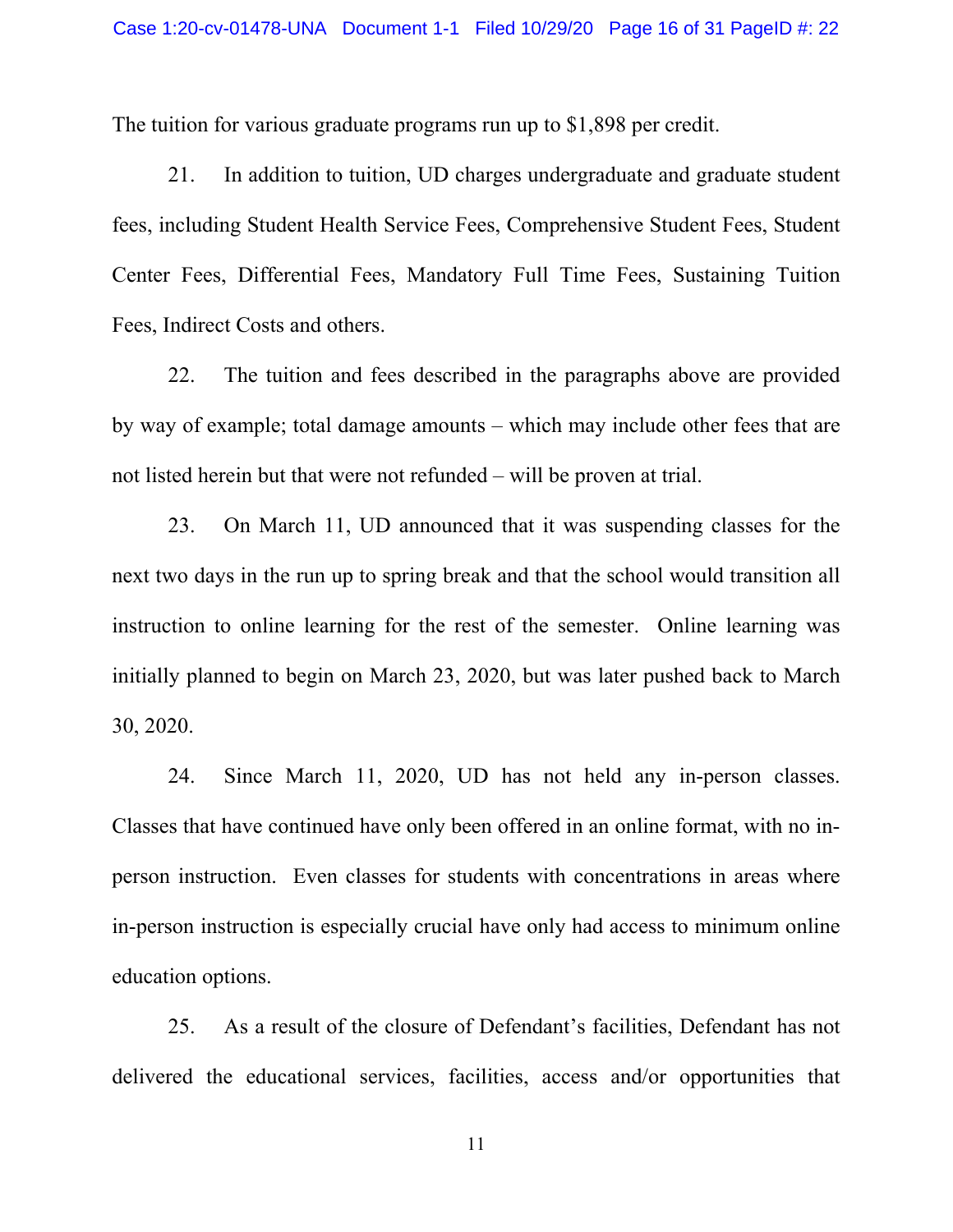Plaintiffs and the putative class contracted and paid for. Plaintiffs and the putative class are therefore entitled to a refund of all tuition and fees for services, facilities, access and/or opportunities that Defendant has not provided. Even if Defendant claims it did not have a choice in cancelling in-person classes, it nevertheless improperly retained funds for services it is not providing.

26. Plaintiffs and members of the Class did not pay for attendance at an online institution of higher learning, but instead paid for attendance at Defendant's institution on an in-person basis. In fact, when they picked their courses through UD's online course catalog, they all specifically picked classes that were listed as being in-person at UD's physical campus.

27. The online classes that UD provided to students instead were not equivalent in any way to the in-person classes that Plaintiffs and class members paid for. From the lack of facilities, materials, and access to faculty, students were deprived of the opportunity for collaborative learning and in-person dialogue, feedback, and critique. The online classes that UD provided were not even remotely worth what the school charged for the full Spring Semester 2020 tuition. The tuition and fees for in-person instruction at UD are higher than tuition and fees for online institutions because such costs cover not just the academic instruction, but encompass an entirely different experience which includes but is not limited to:

• Face to face interaction with professors, mentors, and peers;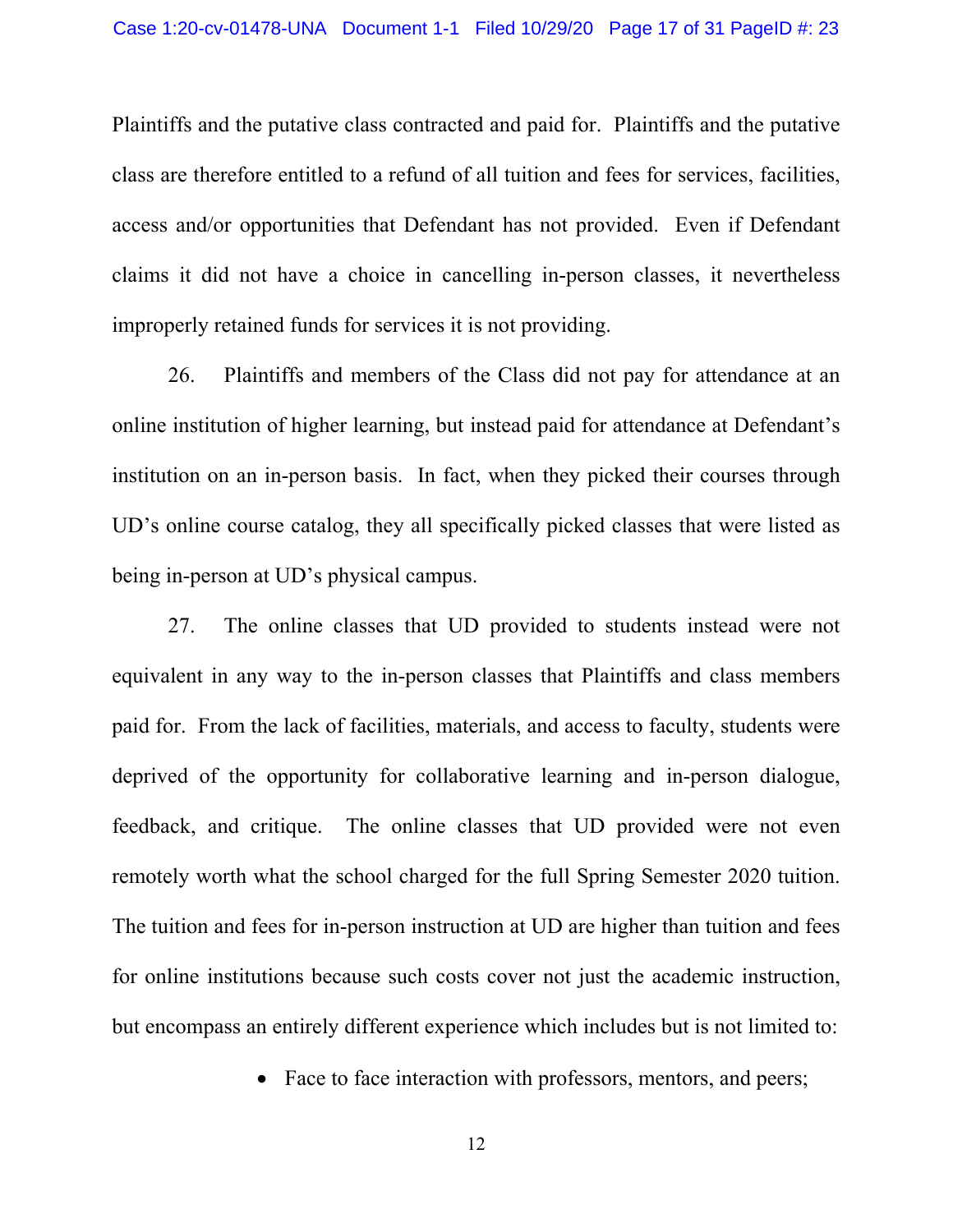- Access to facilities such as libraries, laboratories, computer labs, and study room;
- Student governance and student unions;
- Extra-curricular activities, groups, intramural sports, etc.;  $\bullet$
- Student art, cultures, and other activities;  $\bullet$
- Social development and independence;  $\bullet$
- Hands on learning and experimentation;
- Networking and mentorship opportunities.

The fact that UD students paid a higher price for an in-person 28. education than they would have paid for an online education is illustrated clearly by the vast price difference in UD's in-person, on-campus program and its online course offerings, sometimes for the exact same subject. For instance, UD charges \$1,350 per credit for its in-person Accounting Practice graduate program, but only \$900 per credit for the online version. Similarly, UD charges \$1,898.00 per credit for its in-person Education Technology graduate program, and only \$697.00 for the same program online. UD's International Business Master's Program costs \$1,350 for in-person instruction and just \$900 for online instruction.

Through this lawsuit Plaintiffs seek, for themselves and Class 29. members, Defendant's disgorgement of the pro-rated portion of tuition and fees, proportionate to the amount of time that remained in the Spring Semester 2020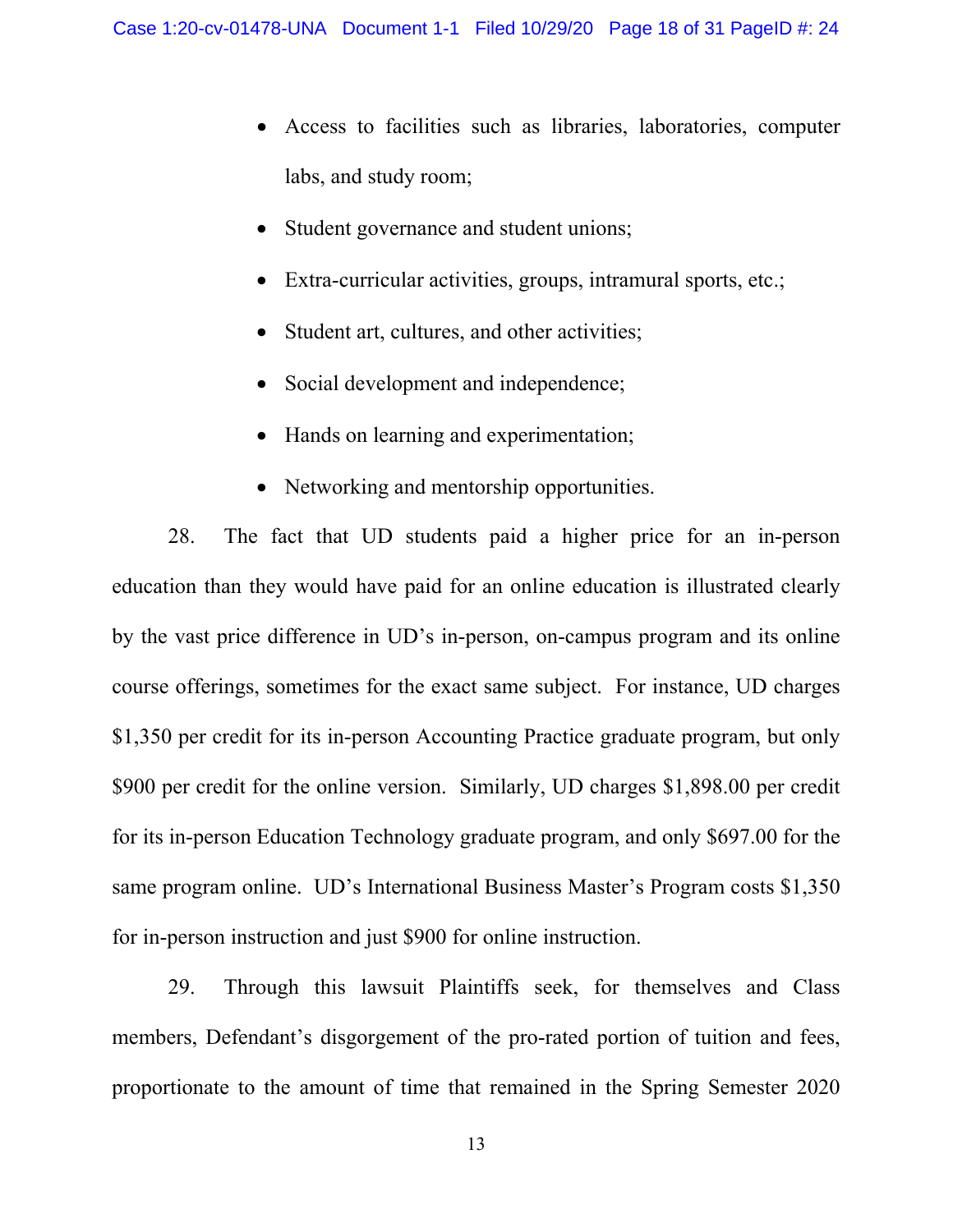when classes moved online, and campus services ceased being provided. Plaintiffs seek return of these amounts on behalf of themselves and the Class as defined below.

## **CLASS ALLEGATIONS**

30. Plaintiffs seek to represent a class defined as all people who paid University of Delaware Spring Semester 2020 tuition and/or fees for in-person educational services that University of Delaware failed to provide, and whose tuition and fees have not been refunded (the "Class"). Specifically excluded from the Class are Defendant, Defendant's officers, directors, agents, trustees, parents, children, corporations, trusts, representatives, employees, principals, servants, partners, joint ventures, or entities controlled by Defendant, and their heirs, successors, assigns, or other persons or entities related to or affiliated with Defendant and/or Defendant's officers and/or directors, the judge assigned to this action, any member of the judge's immediate family, counsel for Plaintiffs and/or any family member of counsel for Plaintiffs.

31. Subject to additional information obtained through further investigation and discovery, the foregoing definition of the Class may be expanded or narrowed by amendment or amended complaint.

32. **Numerosity.** The members of the Class are geographically dispersed throughout the United States and are so numerous that individual joinder is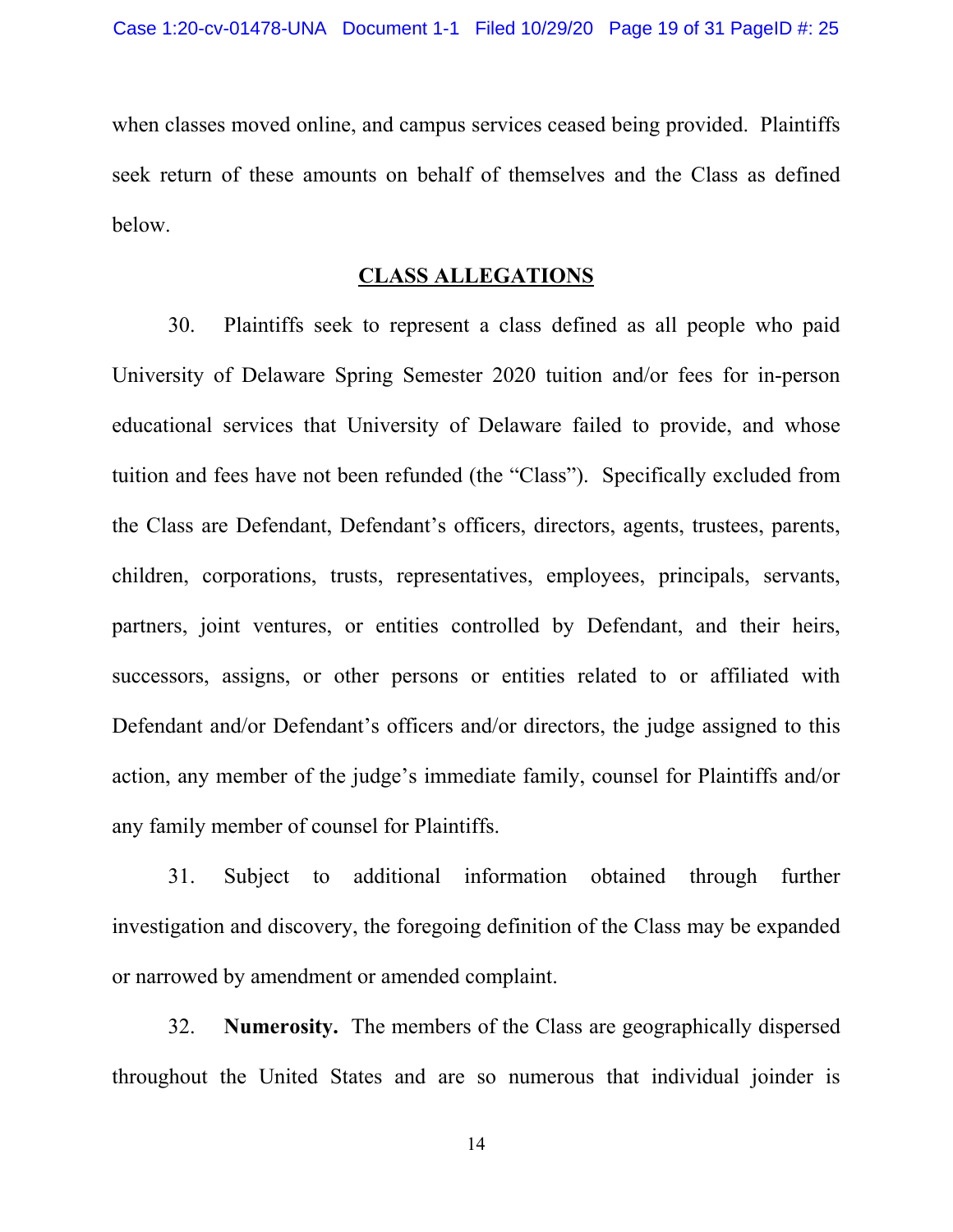impracticable. Upon information and belief, Plaintiffs reasonably estimate that there are tens of thousands of members in the Class. Although the precise number of Class members is unknown to Plaintiffs, the true number of Class members is known by Defendant and may be determined through discovery. Class members may be notified of the pendency of this action by mail and/or publication through the distribution records of Defendant and third-party retailers and vendors.

Existence and predominance of common questions of law and 33. fact. Common questions of law and fact exist as to all members of the Class and predominate over any questions affecting only individual Class members. These common legal and factual questions include, but are not limited to, the following:

- $(a)$ whether Defendant accepted money from Class members in exchange for the promise to provide services;
- whether Defendant provided the services for which Class members  $(b)$ contracted; and
- whether Class members are entitled to a refund for that portion of the  $(c)$ tuition and fees that was contracted for services that Defendant did not provide.
- whether Defendant unlawfully converted money from Plaintiffs, the  $(d)$ Class; and
- $(e)$ whether Defendant is liable to Plaintiffs and the Class for unjust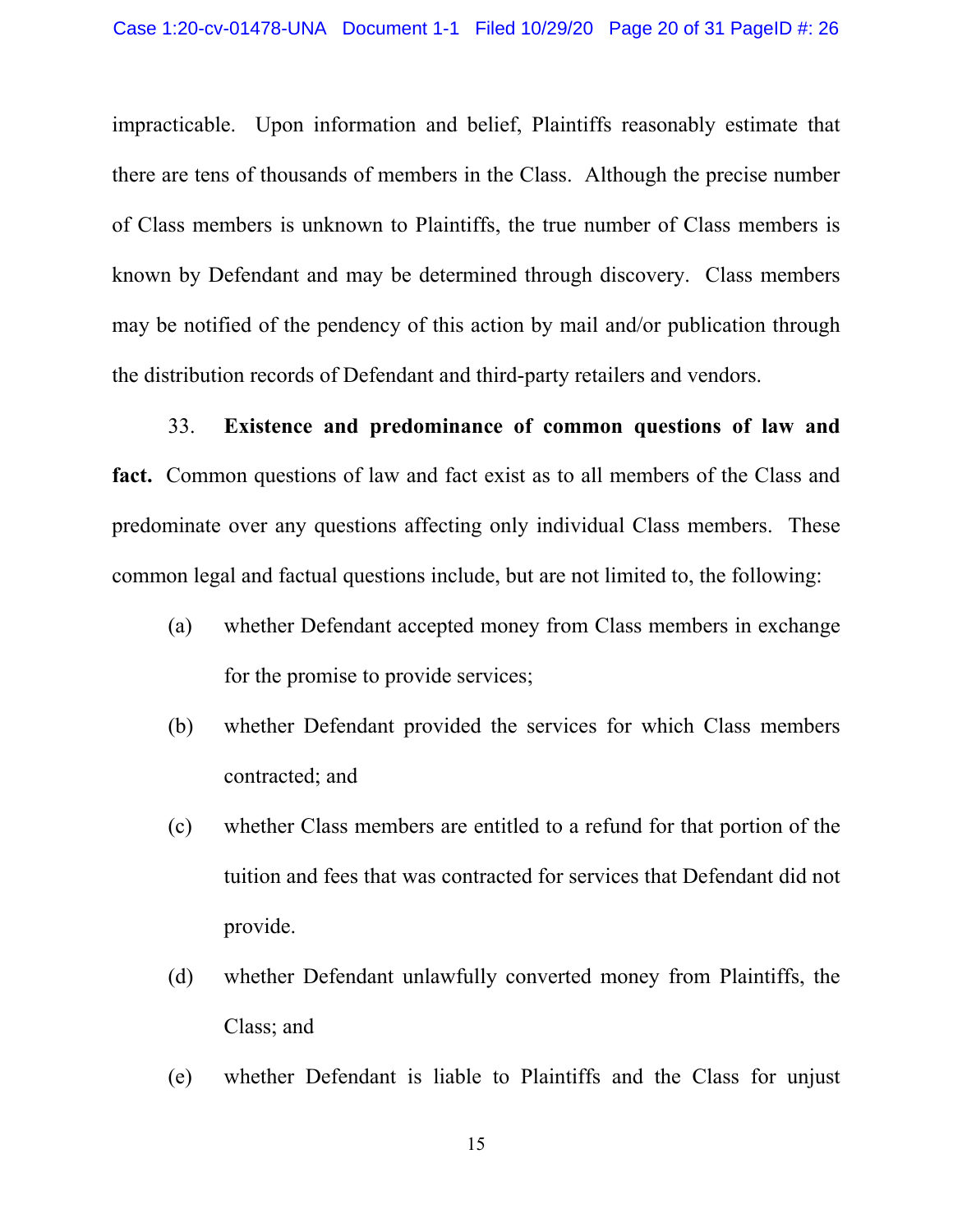enrichment.

Typicality. Plaintiffs' claims are typical of the claims of the absent 34. members of the Class in that, among other things, all Class members were similarly situated and were comparably injured through Defendant's wrongful conduct as set forth herein. Further, there are no defenses available to Defendant that are unique to Plaintiffs.

35. **Adequacy of Representation.** Plaintiffs will fairly and adequately protect the interests of the Class. Plaintiffs have retained counsel that is highly experienced in complex consumer class action litigation, and Plaintiffs intend to vigorously prosecute this action on behalf of the Class. Furthermore, Plaintiffs have no interests that are antagonistic to those of the Class.

A class action is superior to all other available 36. Superiority. means for the fair and efficient adjudication of this controversy. Class treatment of common questions of law and fact is superior to multiple individual actions or piecemeal litigation. Absent a class action, most class members would likely find that the cost of litigating their individual claim is prohibitively high and would therefore have no effective remedy. The damages or other financial detriment suffered by individual Class members are relatively small compared to the burden and expense of individual litigation of their claims against Defendant. It would, thus, be virtually impossible for the Class on an individual basis, to obtain effective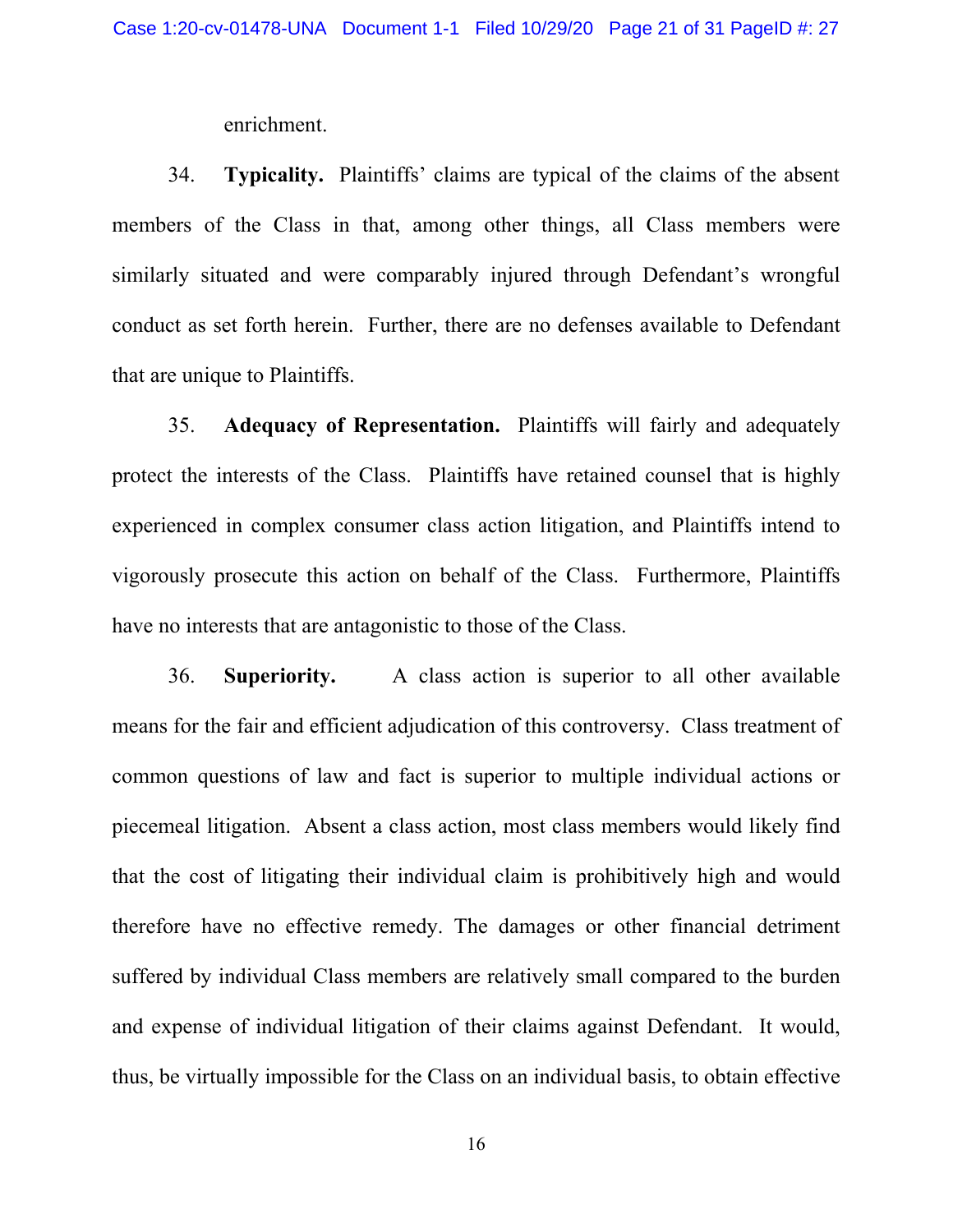redress for the wrongs committed against them. Furthermore, the prosecution of separate actions by individual class members would create a risk of inconsistent or varying adjudications with respect to individual class members, which would establish incompatible standards of conduct for Defendant. Furthermore, even if Class members could afford such individualized litigation, the court system could Individualized litigation would create the danger of inconsistent or not. contradictory judgments arising from the same set of facts. Individualized litigation would also increase the delay and expense to all parties and the court system from the issues raised by this action. By contrast, the class action device provides the benefits of adjudication of these issues in a single proceeding, economies of scale, and comprehensive supervision by a single court, and presents no unusual management difficulties under the circumstances.

Class certification is also appropriate under Rule 23(b) and its 37. subparts because:

- Pursuant to Rule  $23(b)(1)(A)$ , in the absence of certification, the (a) prosecution of separate actions by individual Class members would create a risk of inconsistent or varying adjudications with respect to individual Class members; that would establish incompatible standards of conduct for the Defendant;
- Pursuant to Rule  $23(b)(1)(B)$ , in the absence of certification, the (b)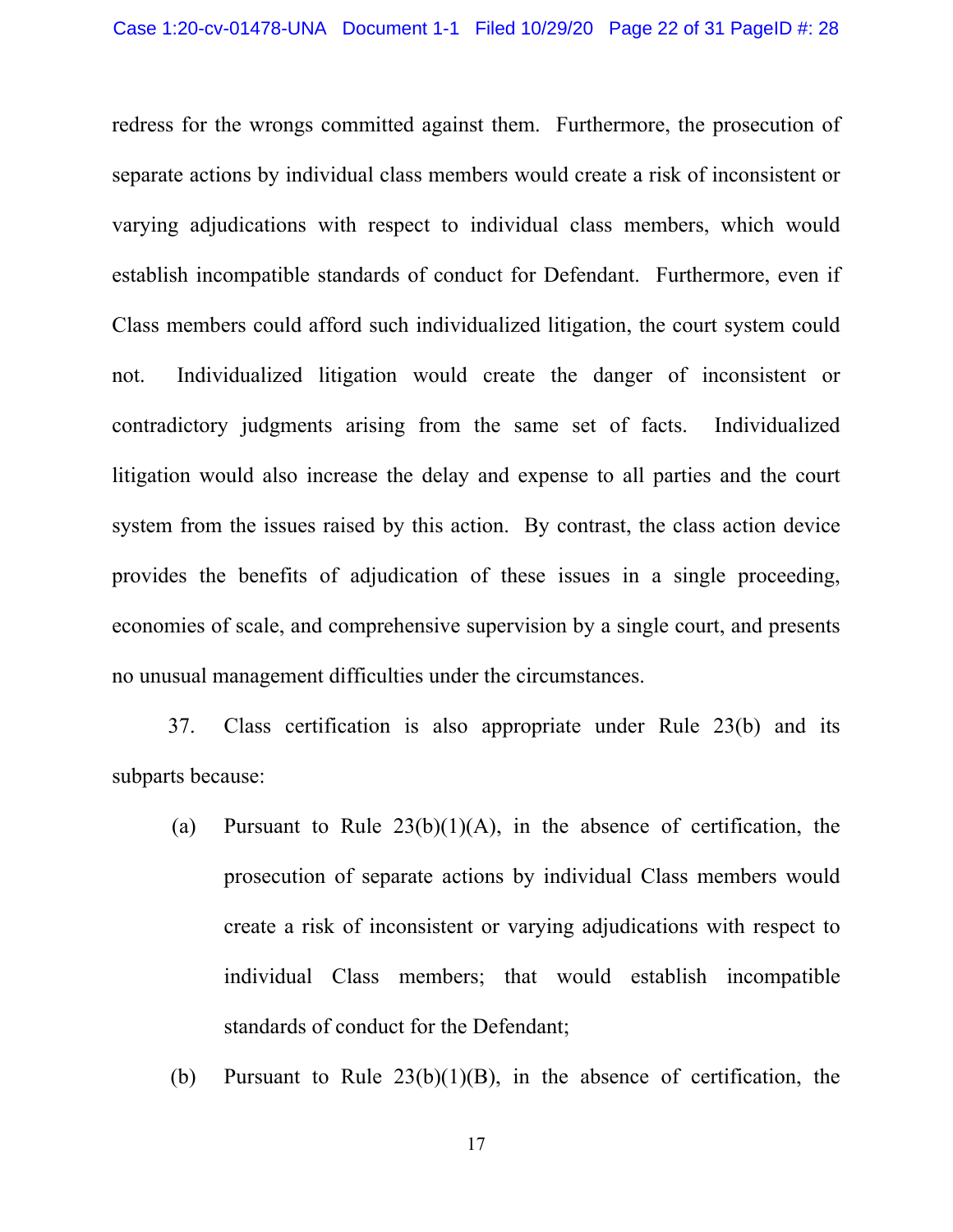prosecution of separate actions by individual Class members would create a risk of adjudications with respect to them that would, as a practical matter, be dispositive of the interests of other Class members not parties to the adjudications, or substantially impair or impede their ability to protect their interests; and/or

- (c) Pursuant to Rule  $23(b)(2)$ , Defendant has acted or refused to act on grounds generally applicable to the Class; as a whole, thereby making appropriate final declaratory and/or injunctive relief with respect to the members of the Class as a whole.
- (d) Pursuant to Rule  $23(b)(3)$ , as set forth above, common issues of law and fact predominate over any purely individual issues and thus a class action is superior to any other method for adjudicating these claims.

#### **&2817, Breach of Contract (On Behalf Of The Class)**

38. Plaintiffs hereby incorporate by reference the allegations contained in all preceding paragraphs of this complaint.

39. Plaintiffs bring this claim individually and on behalf of the members of the Class and Subclass against Defendant.

40. Through the admission agreement and payment of tuition and fees,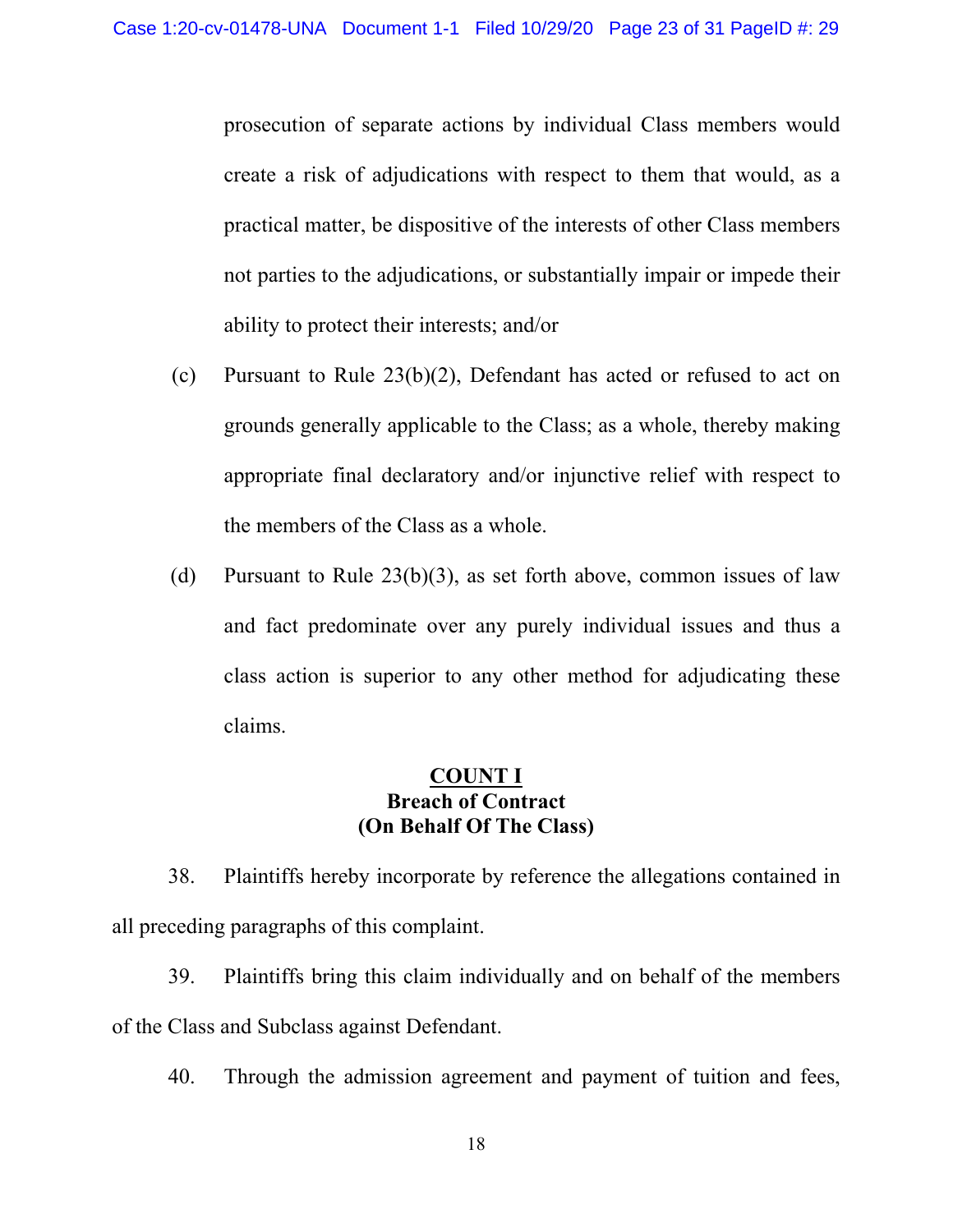Plaintiffs and each member of the Class entered into a binding contract with Defendant.

41. As part of the contract, and in exchange for the aforementioned consideration, Defendant promised to provide certain services, all as set forth above. Plaintiffs and Class members fulfilled their end of the bargain when they paid monies due for Spring Semester 2020 tuition. Tuition for Spring Semester 2020 was intended to cover in-person educational services from February through May 2020. In exchange for tuition monies paid, Class members were entitled to in-person educational services through the end of the Spring Semester.

42. Defendant has failed to provide the contracted for services and has otherwise not performed under the contract as set forth above. Defendant has retained monies paid by Plaintiffs and the Class for their Spring Semester 2020 tuition and fees, without providing them the benefit of their bargain.

43. Plaintiffs and members of the Class have suffered damage as a direct and proximate result of Defendant's breach, including but not limited to being deprived of the education, experience, and services to which they were promised and for which they have already paid.

44. As a direct and proximate result of Defendant's breach, Plaintiffs and the Class are entitled to damages, to be decided by the trier of fact in this action, to include but no be limited to reimbursement of certain tuition, fees, and other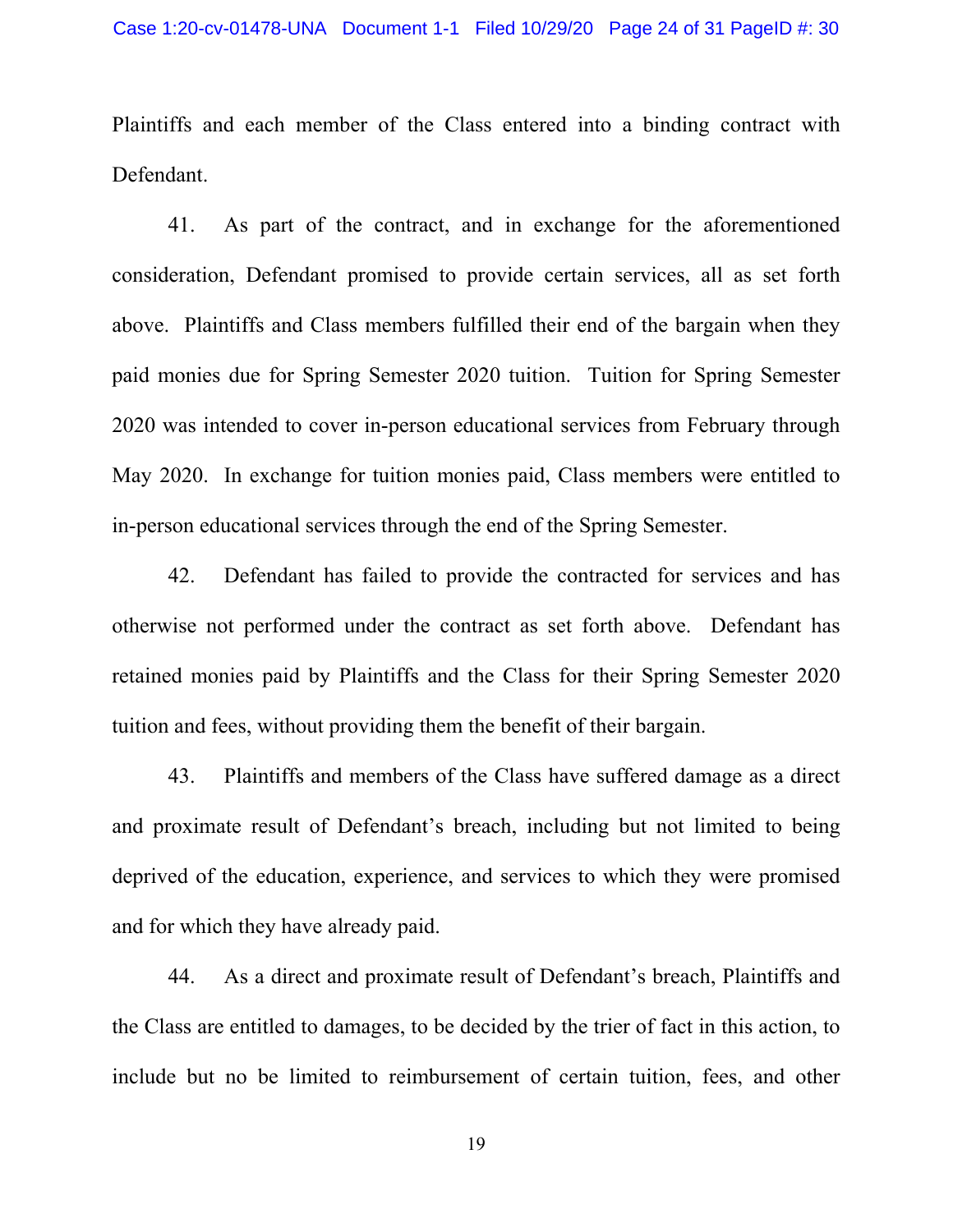expenses that were collected by Defendant for services that Defendant has failed to deliver. Defendant should return the pro-rated portion of any Spring Semester 2020 tuition and fees for education services not provided since UD was shut down on March 11, 2020.

45. Defendant's performance under the contract is not excused due to COVID-19. Indeed, Defendant should have refunded the pro-rated portion of any education services not provided. Even if performance was excused or impossible, Defendant would nevertheless be required to return the funds received for services they will not provide.

## **COUNT II Uniust Enrichment** (On Behalf Of The Class)

Plaintiffs hereby incorporate by reference the allegations contained in 46. all preceding paragraphs of this complaint.

Plaintiffs bring this claim individually and on behalf of the members 47. of the Class and Subclass against Defendant.

48. Plaintiffs and members of the Class conferred a benefit on Defendant in the form of monies paid for Spring Semester 2020 tuition and other fees in exchange for certain service and promises. Tuition for Spring Semester 2020 was intended to cover in-person educational services from January through May 2020. In exchange for tuition monies paid, Class members were entitled to in-person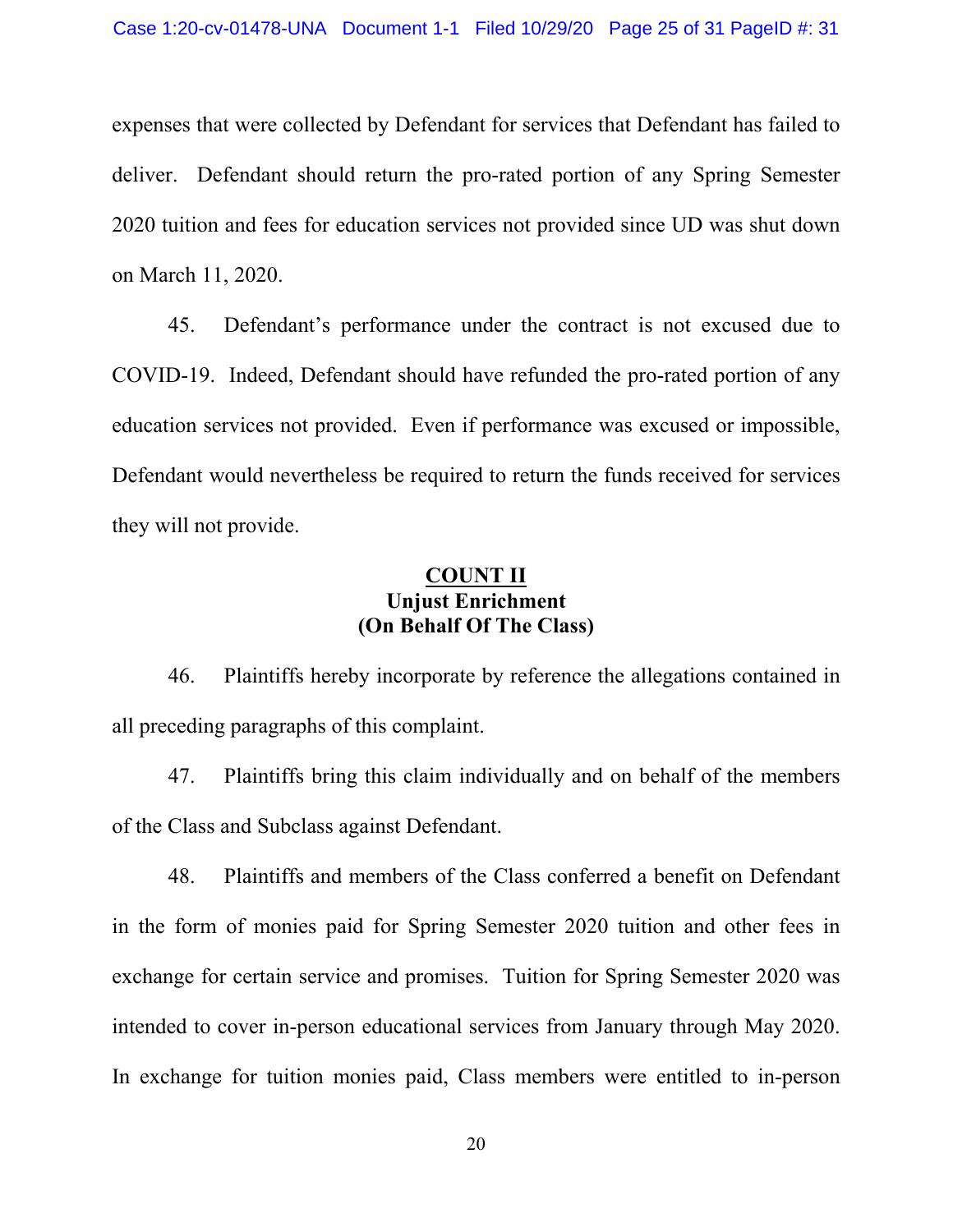educational services through the end of the Spring Semester.

49. Defendant voluntarily accepted and retained this benefit by accepting payment.

50. Defendant has retained this benefit, even though Defendant has failed to provide the education, experience, and services for which the tuition and fees were collected, making Defendant's retention unjust under the circumstances. Accordingly, Defendant should return the pro-rated portion of any Spring Semester 2020 tuition and fees for education services not provided since UD shut down on March 11, 2020.

It would be unjust and inequitable for Defendant to retain the benefit, 51. and Defendant should be required to disgorge this unjust enrichment.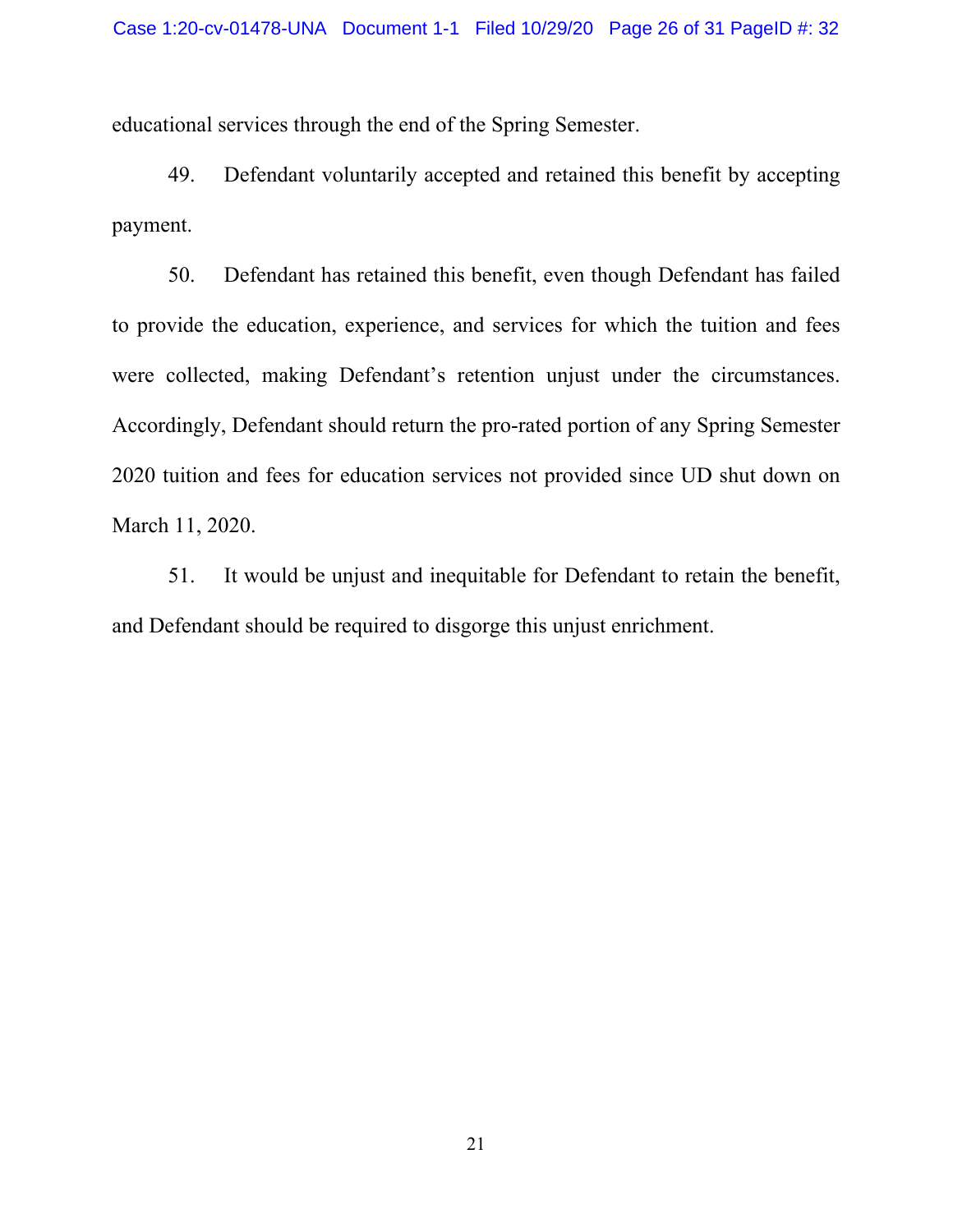# **COUNT III** (On Behalf Of The Class)

Plaintiffs hereby incorporate by reference the allegations contained in 52. all preceding paragraphs of this complaint.

Plaintiffs bring this claim individually and on behalf of the members 53. of the Class and Subclass against Defendant.

Plaintiffs and members of the Class have an ownership right to the in-54. person educational services they were supposed to be provided in exchange for their Spring Semester 2020 tuition and fee payments to Defendant.

55. Defendant intentionally interfered with the rights of Plaintiffs and the Class when they moved all classes to an online format and discontinued in-person educational services for which tuition and fees were intended to pay.

Plaintiffs and members of the Class demand the return of the pro-rated 56. portion of any Spring Semester 2020 tuition and fees for education services not provided since UD shut down on March 11, 2020.

Defendant's retention of the fees paid by Plaintiffs and members of 57. the Class, without providing the educational services for which they paid, deprived Plaintiffs and Class members of the benefits for which the tuition and fees paid.

58. This interference with the services for which Plaintiffs and members of the Class paid injured Plaintiffs and Class members in that they paid tuition and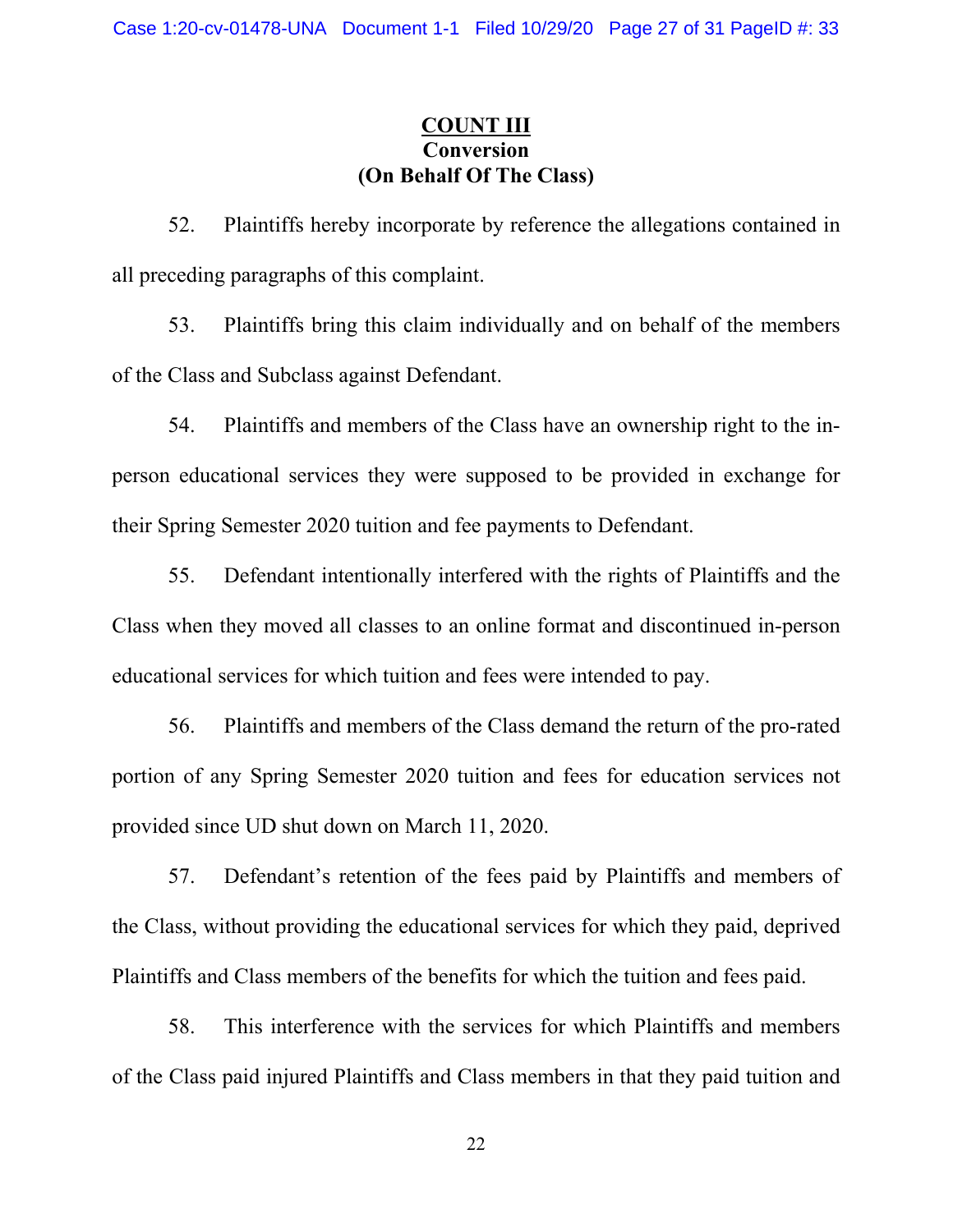fees for services that will not be provided.

59. Plaintiffs and Class members are entitled to the return of pro-rated portion of any Spring Semester 2020 tuition and fees for education services not provided since UD shut down on March 11, 2020.

# **PRAYER FOR RELIEF**

WHEREFORE, Plaintiffs, individually and on behalf of all others similarly

situated, seeks judgment against Defendant, as follows:

- For an order certifying the Class and naming Plaintiffs as (a) representatives of the Class and Plaintiffs' attorneys as Class Counsel to represent the Class;
- For an order finding in favor of Plaintiffs and the Class on all (b) counts asserted herein:
- For compensatory and punitive damages in amounts to be  $(c)$ determined by the Court and/or jury;
- $(d)$ For prejudgment interest on all amounts awarded;
- For an order of restitution and all other forms of equitable  $(e)$ monetary relief;
- For injunctive relief as pleaded or as the Court may deem  $(f)$ proper; and
- For an order awarding Plaintiffs and the Class their reasonable  $(g)$ attorneys' fees and expenses and costs of suit.